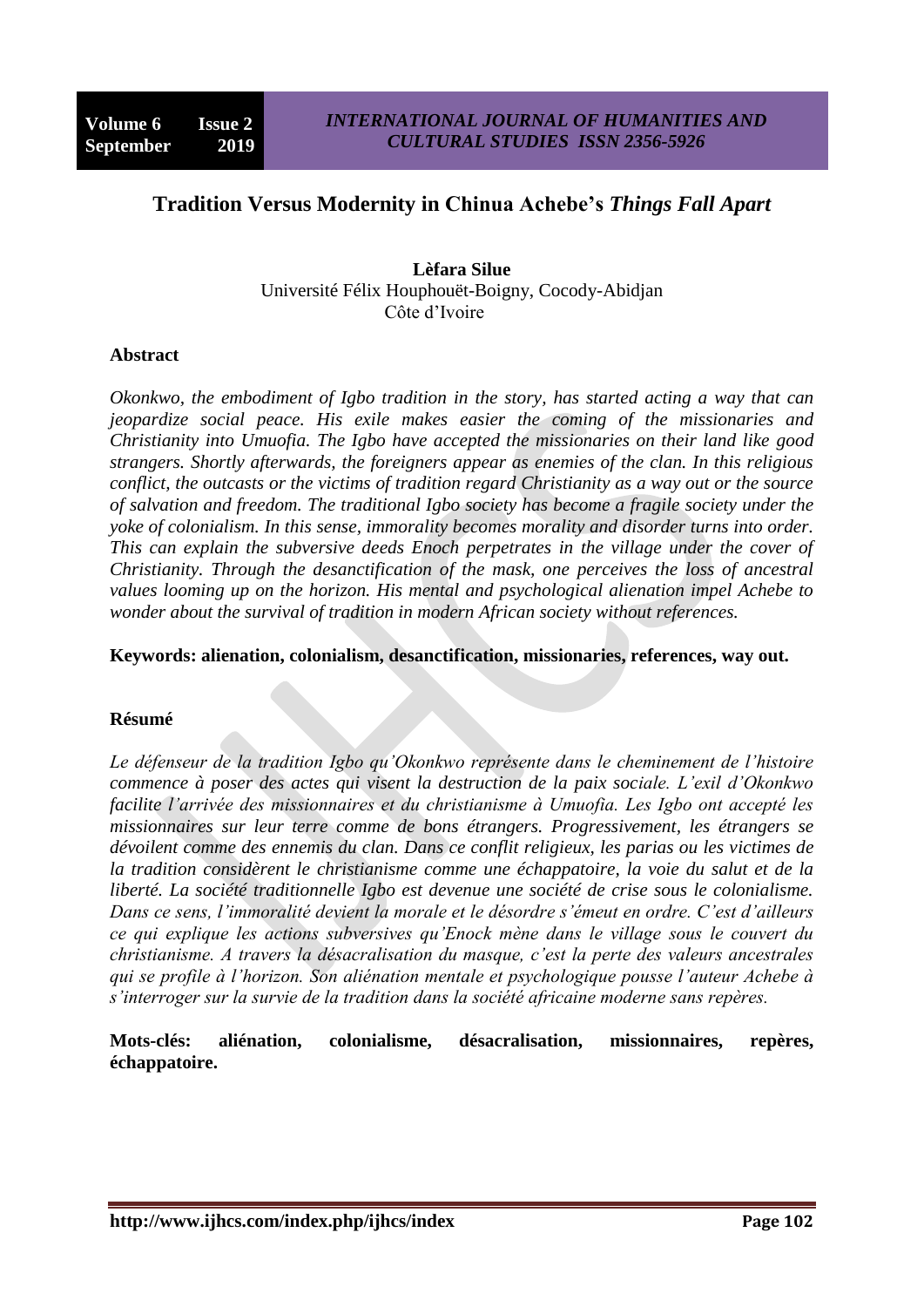#### **Introduction**

Chinua Achebe is Nigeria"s well-known novelist and probably the best-known writer of fiction from black Africa. The setting of *Things Fall Apart* (1958) is Igbol and in Eastern Nigeria just before and after the coming of the white man. The time can be narrowed further to the two decades spanning the turn of the nineteenth century when the British missionaries and administrators first penetrated the villages east of the Niger (Turkington, 1977, p.7).In this novel, Achebe offers an almost documentary account of the daily life, customs, ceremonies and beliefs of the Igbo people without evasion or romanticizing (Pala, 2017, p.1895). His objective in his first novel was not only to recreate an authentic picture of the traditional Igbo life, but also to reassert and re-establish its value and beauty. Literature acts as a tool to represent "life" and also to make "life" a social reality and easier to comprehend (Wellek and Warren, 1968, p. 94). As such, *Things Fall Apart* is regarded as a means of rehabilitating the African psyche, which had been severely damaged in its confrontation with the colonial invaders. It is also a means of destroying his society"s acceptance of racial and cultural inferiority. The traditional Igbo society is depicted as a very well organized society where people live in harmony with their environment and their gods.

When the white man and the missionaries come, the Igbo people welcome them like good strangers. They give them a plot of land to build their house and their church. When they settle down, they ask the Igbo people to leave their traditional religion to the detriment of Christianity. The Igbo people refuse and start fighting against Christians to protect their land and their tradition. This cultural rap is the core of the conflict between tradition and modernity. In this strife, the main character Okonkwo is the embodiment of the Igbo tradition and the white man symbolizes western culture and its institutions. What are the causes of the conflict? How does Achebe represent this cultural clash? What is the implicit meaning of the clash between tradition and modernity? Our analysis focuses on two main points: pre-colonial Igbo society and modern Igbo society. The study of the novel, some critics believe, is the study of the society from which it emerges (Gikandi, 1987). The relationship between literature and society is a symbiotic one. To help in this analysis, sociological criticism and semiotics will be used.

#### **1-Pre-colonialIgbo society**

This section of our work is about pre-colonial Igbo society. In this pre-colonial society, Okonkwo is the incarnation of Igbo tradition. He fights for the maintenance of social cohesion, but his inflexibility turns him into a subversive. In this view, the analysis deals with a pillar of a peaceful society and a traditional subversive so as to show traditional society and its contradictions.

### **1-1-Okonkwo, a pillar of peaceful society**

The traditional Igbo society depicted in Chinua Achebe"s *Things Fall Apart* is a wellorganized society which works properly thanks to its traditional religion. In Igbo tradition, Chukwu is the supreme God. He is the almighty God who creates the earth and heaven. As such, he is the beginning and the end. Chukwu is a very busy God. He creates secondary gods: Ala (Ani), Ikenga, Chi, Agbala, Idemili, Amadiora, Ifejioku and Eruwho help him in his daily activities. In the Igbo collective consciousness, Ani plays a significant role in the life of every Igbo man. She is the goddess of the earth and fecundity (p.22).Beyond this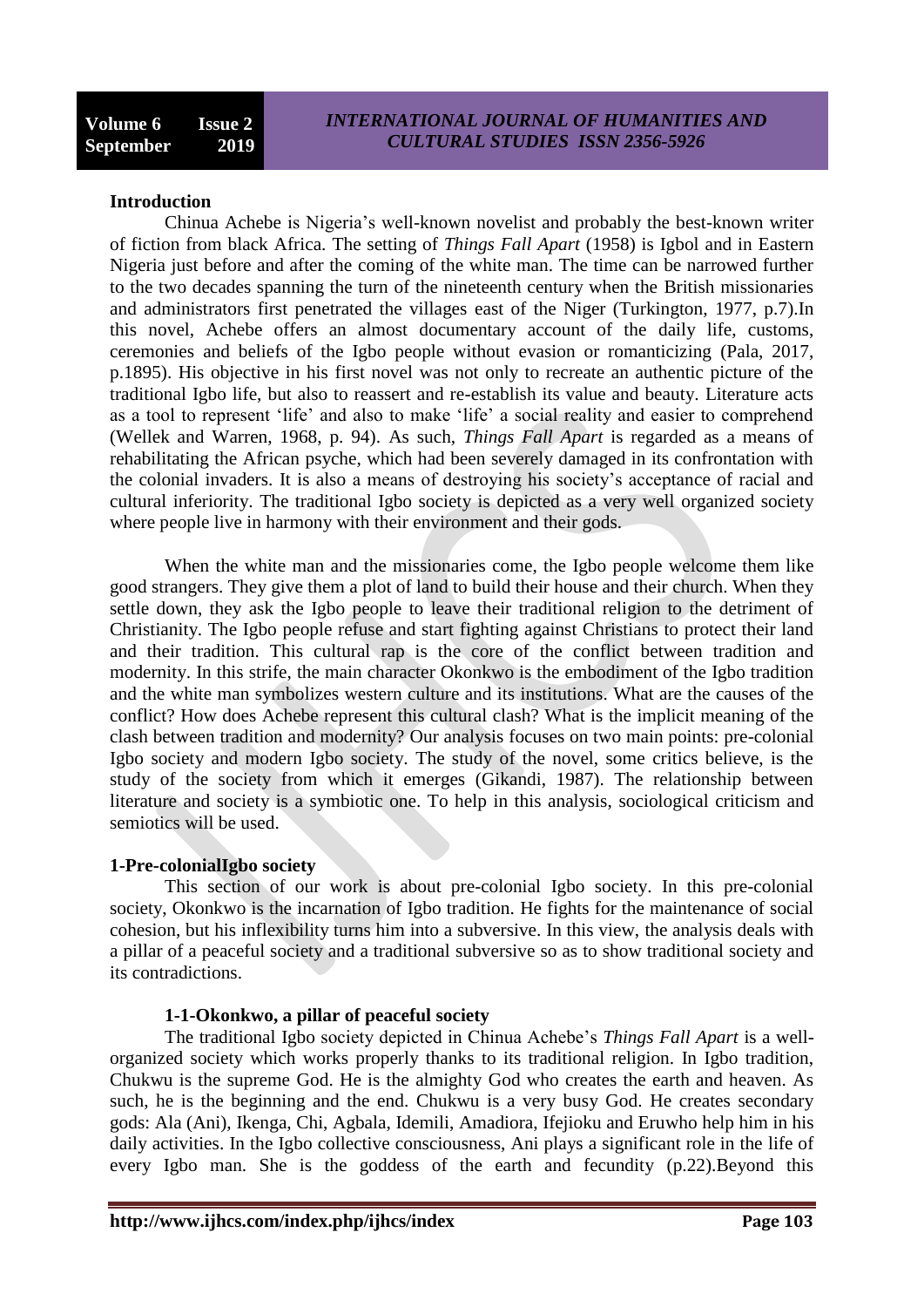classification of the gods, we see class conflict in traditional society. Moreover, moral values such as discipline, solidarity and labor contribute to the maintenance of social cohesion. At the very opening of the book, the main character Okonkwo is portrayed as the spokesman of the Igbo aristocracy thanks to his determination and courage. The narrator refers to Okonkwo"s celebrity when he asserts:

> Okonkwo was well known throughout the mine villages and even beyond. His fame rested on solid personal achievements. As a young man of eighteen he had brought honor to his village by throwing Amalinze the cat. Amalinze was the great wrestler who for seven years was unbeaten from Umuofia to Mbaino. He was called the Cat because his back would never touch the earth. It was this man that Okonkwo threw in a fight which the old men agreed was one of the fiercest since the founder of their town engaged a spirit of the wild for seven days and seven nights. (P.3)

In this passage, Okonkwo is portrayed as a particular young man who vanquishes the powerful and invincible wrestler, Amalinze. This historical victory compels the Igbo people to take him for a superman who is able to take up the serious challenges of today and tomorrow. In the narrative, farming and individual success allow the Igbo men to climb the social ladder. This explains the celebrity of Okonkwo in the nine villages of Umuofia: "Okonkwo"s fame had grown like a bush-fire in the harmattan" (p.3). Oknokwo becomes rapidity a great influential member of the clan because of his audacity and his ability of charismatic leader.

The murder of Ogbuefi Udo"s wife by the men of Mbaino brings about a crisis between the two neighboring villages. The men of Umuofia regard this murder as a declaration of war. They meet together on the market to decide what is to be done. The meeting is also meant to announce the sad news to Umuofia as a whole. "Those sons of wild animals have dared to murder a daughter of Umuofia[…]. The woman, said Ezeugo, was the wife of Ogbuefi Udo" (p.8). After several discussions, the overheated spirits have calmed down. The elders of the clan decide to start diplomatic discussions with their enemies to reach a compromise. "An ultimatum was immediately dispatched to Mbaino asking them to choose between war on the one hand, and on the other the offer of a young man and a virgin as compensation" (p.8). In this belligerence, Okonkwo is appointed as the messenger of Umuofia to Mbaino. Umuofia is a clan of warriors. As such, no neighboring village dares to wage war against Umuofia. However, Umuofia usually wages war when it fails to solve a conflict in a peaceful way. The mission of the ambassador (Okonkwo) of Umuofia is to ask Mbaino to choose between war and a pacific settlement of the conflict.

When the messenger of Umuofia arrives in the village of their enemies, he is welcomed like an important guess. After two days discussion, the two parties come to an agreement. Then, Okonkwo returns home with the young Ikemefuna and a young virgin as compensation. The young girl is given to the widow and Ikemefuna become a hostage of Umuofia. Okonkwo is duty bound to take care of the boy on behalf of the clan. "[…] Ikemefuna came into Okonkwo"s household. When Okonkwo brought him home that day he called his most senior wife and handed him over to her. "He belongs to the clan," he told her. "So look after him"" (p.10). Okonkwo is still a young man but he plays significant roles in the clan. He then moves from one victory to another. Okonkwo is a promising young man. In this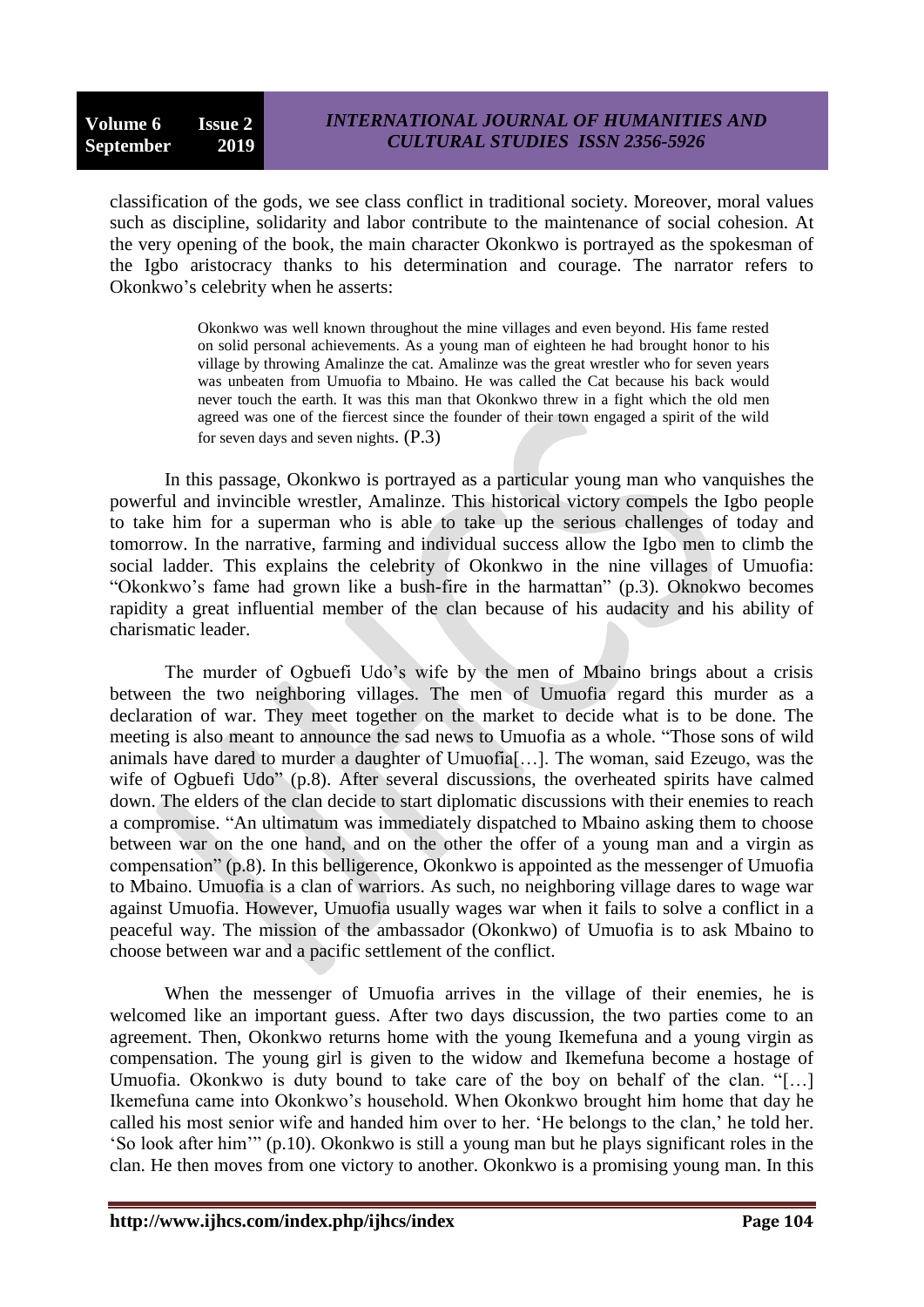respect, he has to lead his people to the Promised Land like Moses. As the Igbo proverb states: "If a child washed his hands he could eat with kings. Okonkwo had washed his hands and so he ate with kings and elders" (p.6). As revealed in the proverb, Okonkwo is a true promoter of the Igbo culture and tradition. All the different actions and movements of the protagonist are meant to maintain social harmony. However, the custodian of the Igbo tradition turns himself into a destroyer of social peace.

### **1-2- Okonkwo, a traditional subversive**

In the plot, Okonkwo is portrayed as the advocator of Igbo tradition. Despite, his social position, he violates traditional law several times. In so doing, he contributes to the fight against the ways of his forefathers. The hero"s desire to be the antithesis of his father Unoka, is the first tangible sign of the fight of son against father. Unoka"s failure turns him into the laughing stock of the village of Umuofia.

> Unoka, for that was his father"s name, had died ten years ago. In his day he was lazy and improvident and was quite incapable of thinking about tomorrow. If any money came his way, and it seldom did, he immediately brought gourds of palm-wine, called round his neighbors and made merry. He always said that whenever he saw a dead man"s mouth he saw the folly of not eating what one had in one"s lifetime. Unoka was, of course, a debtor and he owed every neighbor some money, from a few cowries to quite substantial amounts. (pp.3-4)

Here, Unoka is depicted as a debtor and a lazy man. Contrary to Igbo men, Okonkwo"s father dislikes farming. He enjoys playing music and drinking palm-wine with his friends. He is then an irresponsible chief of family who does not care about the future. "Whenever he saw a dead man"s mouth he saw the folly of not eating what one had in one"s lifetime" (pp.3-4). In this way, Unoka dies in squalor with no social recognition. His misfortune has a great impact on Okonkwo"s life. Okonkwo is in search of social recognition. Therefore, he does not want to resemble his father(p.7). He succeeds in becoming the contrary of his father. For instance: Okonkwo"s courage and strength are opposed to his father"s laziness and weakness. In Igbo land, a man is judged according to his merit but not the social condition of parents.

Okonkwo is in quest of identity. It is this perpetual quest for power and glory which brings about his sudden down fall. His inflexibility compels him to violate the sacred week of peace. He beats his youngest wife Ojiugo during the week of peace. "[…] Okonkwo broke the peace, and was punished, as was the custom by Ezeani" (p. 21). The violation of this traditional law is a serious offense of the goddess Ani. Okonkwo refuses compromise and he finally becomes an ally of evil forces. Despite, the warming of his best friend Obierika, Okonkwo takes part in the killing of his adopted child, Ikemefuna. "Ikemefuna"s assassination comes as the logic implement of a social catharsis: the necessity to shed blood to stone for blood being shed" (Djiman, 2013, p.9). For the traditional reformist, Obierika, Okonkwo"s active participation in the ritual of human sacrifice is another way to violate the principles of the goddess of land, Ani.

> "I cannot understand why you refused to come with us to kill that boy" he asked Obierika. 'Because I did not want to,' Obierika replied sharply. 'I had something better to do'.[...] You know very well, Okonkwo that I am not afraid of blood; and if anyone tells you that I am, he is telling a lie. And let me tell you one thing, my friend. If I were you I would have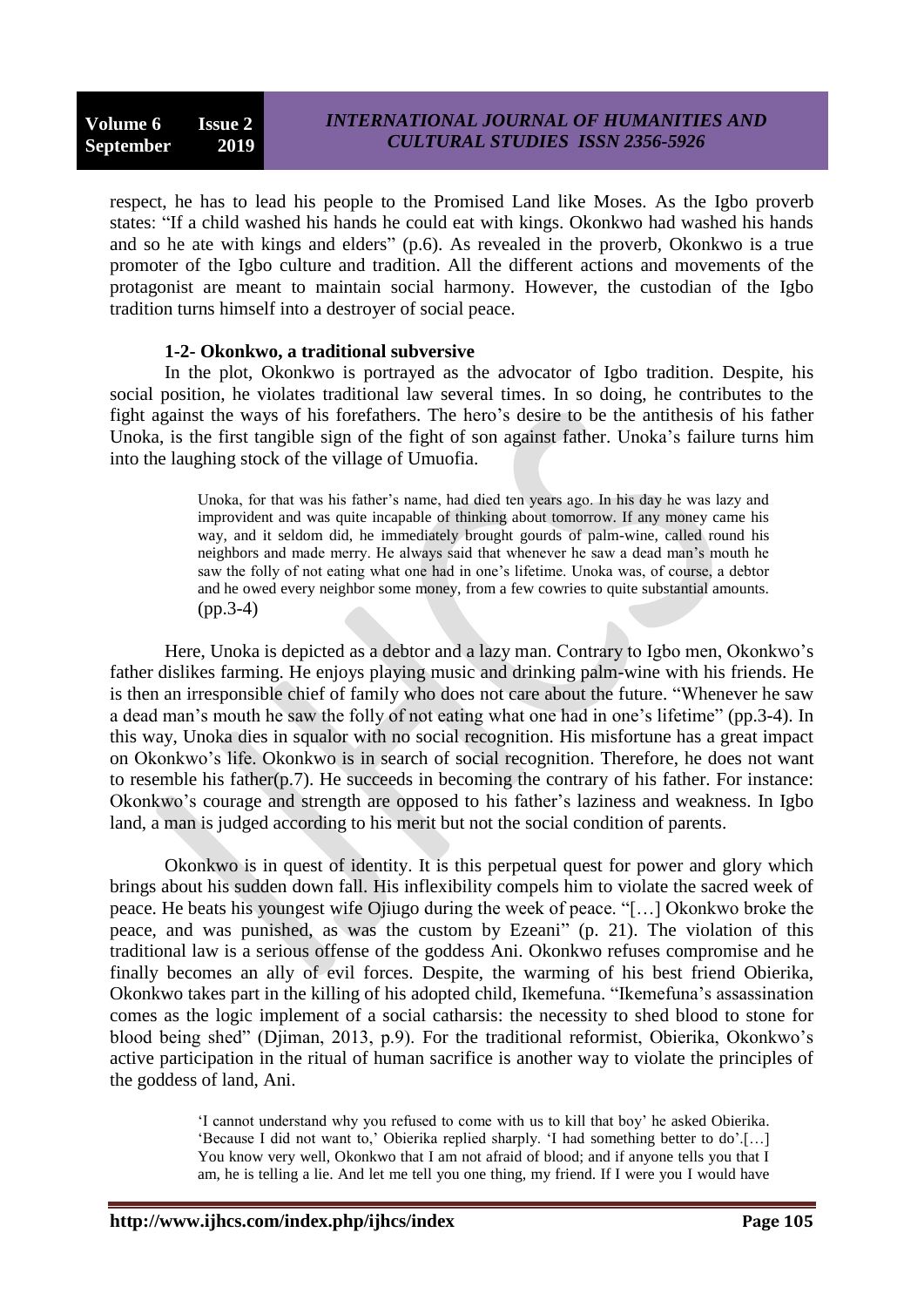stayed at home. What you have done will not please, the Earth. It is the kind of action for which the goddess wipes out whole families.' $(p. 46)$ 

In this paragraph, Obierika shows clearly his opposition to Okonkwo's intransigent and the evil side of Igbo tradition. His refusal to partake in the killing of Ikemefuna can be seen as a manifestation of his revolt against the negative aspects of tradition. His absence during this ritual is due to a lack of time:"I had something better to do" (p.46). This discourse of the traditional elite questions the validity of tradition. In this view, Obierika is a carrier of a mask of modernism in the rural space epitomized by the village of Umuofia. Furthermore, the funerals of Ezeudu are perceived as the breaking point of Okonkwo's celebrity in the clan. This passage is about a crime committed by Okonkwo during the funerals of Ezeudu:

> The drums and the dancing began again and reached fever-heat. Darkness was around the corner, and the burial was near. Guns fired the last salute and the cannon rent the sky. And then from the centre of the delirious fury came a cry of agony and shouts of horror. It was as if a spell had been cast. All was silence. In the centre of the crowd a boy lay in a pool of blood. It was the dead man"s sixteen year old son, who with his brothers and half-brothers had been dancing the traditional farewell to their father. Okonkwo"s gun had exploded and a piece of iron had pierced the boy"s heart.(p.86)

In the above extract, the narrator describes the attitude of the Igbo in front of death. Here, death is not viewed as a tragedy but as a continuation of life. In the text, funerals have political and social roles. The drums, the dance and the gunfire contribute to make death less alarming. In the village, when one dances during the funerals of a kinsman, one prays at the same time. As such, he or she who refuses to dance during the funerals of a close relation commits a serious offense. The novelist (Achebe) promotes a reform of culture in order to remove the obsolete practices from the Igbo tradition. The purpose of this cultural change is to save people life. For instance, Okonkwo could not have committed a crime during the funeral Ezeudu, if he were dancing without a gun. He wanted to perform an ancestral ritual and he finally destroyed his own life."Okonkwo"s gun had exploded and a piece of iron had pierced the boy"s heart" (p.86). As can be seen, the conflict between tradition (drums) and modernity (guns, cannon) in this traditional ritual engenders a tragedy. The explosion of the gun symbolizes the internal conflicts which corrode traditional African society before the coming of Europeans. We can also read this explosion as the end of social stability and the beginning of social anomy. The implicit of text suggests the preservation this social manifestation (funerals) without weapons. Okonkwo was dancing to show his attachment to the Igbo culture. But this same dance leads him to an exile of seven years. Okonkwo"s exile to Mbanta reveals that the Igbo society is in jeopardy.

## **2-The fragile Igbo society**

In this second part of our work, traditional Igbo society is described as an unstable society which is torn between two opposing feelings: the preservation of its cultural identity and its will to accept the contribution made by western civilization. The analysis deals with social crisis and war of two religions.

### **2-1- Social crisis**

The unstable society is a society where moral values are no more or are replaced by transitional ones. The unwanted departure of the hero Okonkwo to his mother"s village,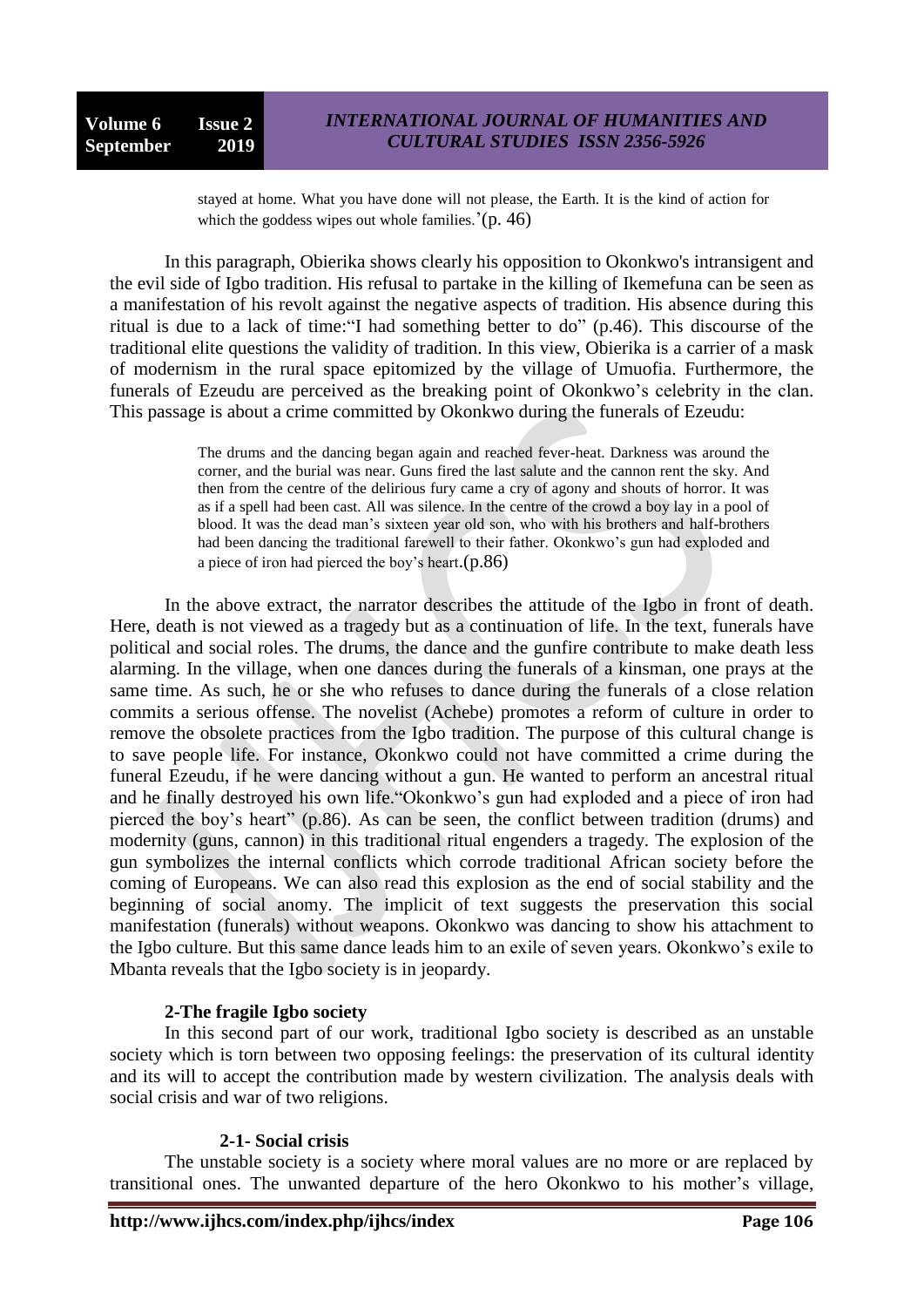Mbanta, permits to understand that the village of Umuofia can never speak with one voice. The malice of man against his like becomes malice of the society against the individual. Okonkwo who is the torch carrier of the Igbo tradition becomes a social deviant. The Igbo aristocracy uses exile as a pretext to remove all traces of Okonkwo in Umufia. Okonkwo destroys the clan and he finally destroys himself. The destruction of his compound and his wealth is an expression of his symbolic death. This passage highlights Okonkwo's downfall:

> As soon as the day broke, a large crowd of men from Ezeudu"s quarter stormed Okonkwo"s compound, dressed in garbs of war. They set fire to his houses, demolished his red walls, killed his animals and destroyed his barn. It was the justice of the earth goddess, and they were merely her messengers. They had no hatred in their heart against Okonkwo. His greatest friend, Obierika, was among them. They were merely cleansing the land which Okonkwo had polluted with the blood of a cleans man. (p.88)

In this analysis, we realize that all the men of Umuofia do not participate in the attack and destruction of Okonkwo"s compound. This attack is led by men who dwell in the same quarter with Ezeudu. Obierika is the eyewitness of the revolt of the clan against Okonkwo. This explains in a certain way his presence on the battlefield which Okonkwo"s compound stands for in the plot. Here, Achebe denounces the intransigence and the cynicism of the law of land. This law is used to avenge the deceased son of Ezeudu. The violence and horror of this vandalism shows that the Igbo society is spitted. The destruction of Okonkwo"s property by fire is a manifestation of the inflexibility of the Igbo men. As the narrator puts it:

> It's true that a child belongs to its father. But when a father beats his child, it seeks sympathy in its mother"s hut. A man belongs to his fatherland when things are good and life is sweet. But when there is sorrow and bitterness he finds refuge in his motherland. Your mother is there to protect you. She is buried there. And that is why we say that mother is supreme. (p.94)

This discourse of the narrator sheds light on the ungratefulness of Man. Okonkwo throws himself body and soul into the defense of Umuofia and the Igbo tradition. Despites his commitment and his strong love for his homeland, Okonkwo is forced to leave Umuofia without any preparation. As it can be seen, Umuofia used the hero's celebrity to reach its political goal. Achebe castigates and denounces patriarchal system. In this system, a man belongs to his father"s village when he is wealthy and famous. But he is left alone, when he is in a sorry plight. As such, the mother"s village is a kind of asylum where one"s is welcomed by the beloved ones. In the text, patriarchal system is regarded as a system of intransigence and matriarchal system is viewed as the one of brotherhood, forgiveness, love and solidarity. This is the reason why Mbanta gives Okonkwo a warm welcome. He has integrated the society and is accepted as a full member of village. However, the sudden appearance of the white man in the village of Abame is seen as a threat for the stability of the Igbo world.

> "During the last planting season a white man had appeared in their clan". […] "He was riding an iron horse. The first people who saw him ran away, but he stood beckoning to them. In the end the fearless ones were near and even touched him. The elders consulted their Oracle and it told them that the strange man would break their clan and spread destruction among them". (p.97)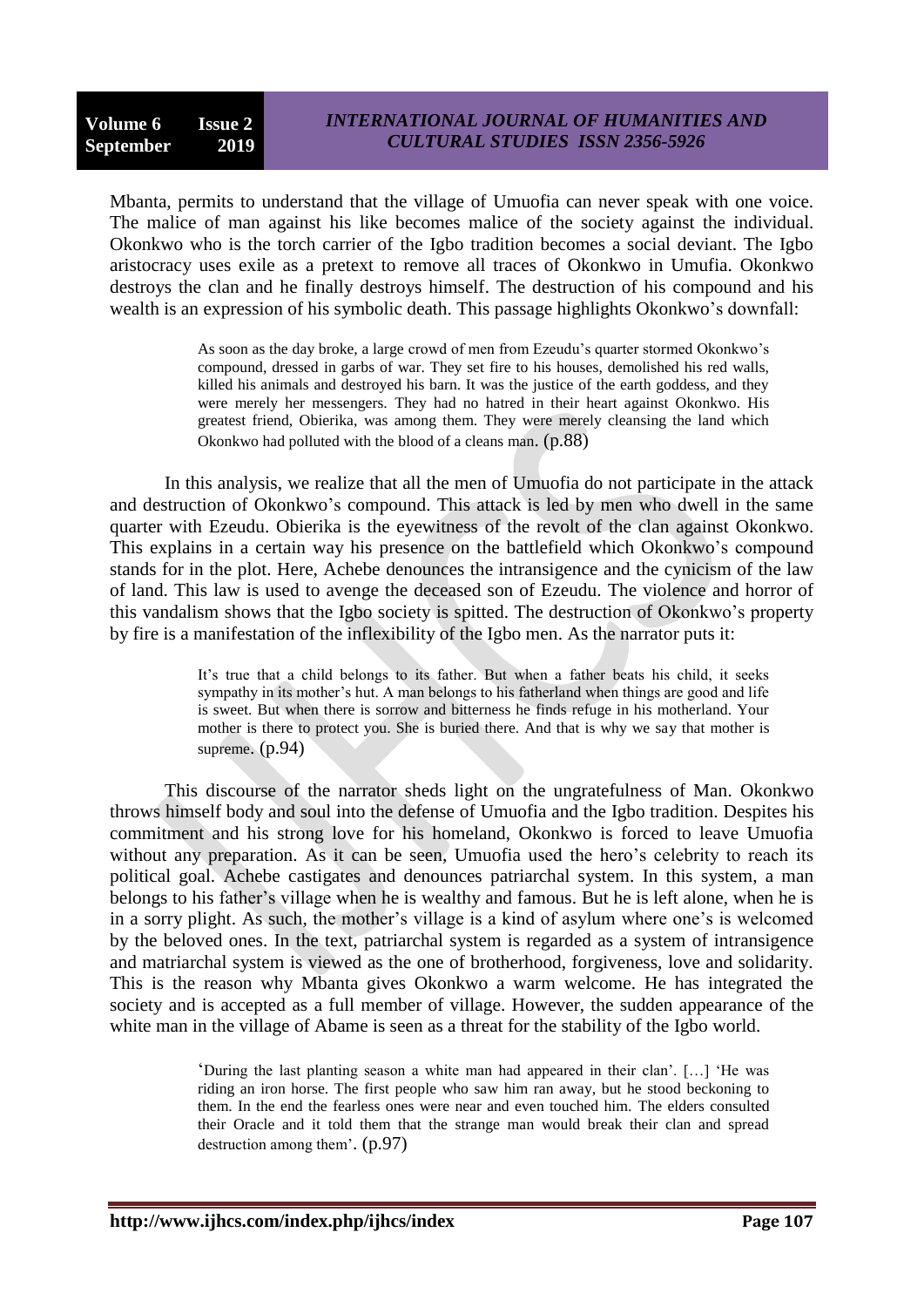In the passage, we notice that the change of the Igbo society is unavoidable. The process of modernization is engaged and nothing could stop it. "The white man" and his "iron horse" (p.97)epitomize western civilization. In the narrative, the British colonizer uses Christianity as a means to impose himself on the local people. "The missionaries had come to Umufia. They had built their church there won a handful of converts and were already sending evangelists to the surrounding towns and villages" (p.101). As such, the white man murdered by the men of Abame, is a missionary conducting field study. The British settler considers the murder of his compatriot as a declaration of war. In this respect, colonial forces smash the village of Abame into pieces. "Abame has been wiped out […] It is a strange and terrible story […]. They killed the man and tied his iron horse to their sacred tree" (p.97). The conflict between tradition and modernity is also read through the antagonism of both cultures: "the elders", "their clan", "their Oracle", "their sacred tree" versus "the missionaries", "white man", "iron horse", "their church". The opposition of African and European civilization becomes a religious strife.

### **2-2-The war of two religions**

The exile of Okonkwo has fostered the easy coming of the white missionaries and Christianity into Umuofia. The Igbo have accepted the missionaries like good strangers. Shortly afterwards, the strangers show themselves as enemies of the clan: "The arrival of the missionaries had caused a considerable stir in the village of Mbanta" (p.101). In the process of evangelization and conquest, Umuofia is already under the control of the British colonial forces and the evangelists are moving towards Mbanta. However, the traditional elite Obierika is utterly deterred when he realizes the presence Okonkwo"s son Nwoye among the new converts. Nwoye"s conversion is told in specific and emotional terms which describe a father's reactions to the unacceptable actions of his son. But Nwoye's conversion is also symptomatic of the way in which Christianity strikes against the things Okonkwo represents (Killam,1969, p.28). In the view of Abiola Irele, "Nwoye"s defection to Christianity has a double significance. It is at the same time a revolt against his father as well as a rejection of the society that he embodied" (1967, p. 170). In his position of first child, he is the very heir of the best-known Okonkwo who is sent into exile. Beyond the psychological alienation of Nwoye, we perceive a rebellion of young Igbo men against the culture and the tradition of their forefathers. In so doing, the African contributes to his own depersonalization. The young converts are in certain way the arrow-spears used by the missionaries in their fight against tradition. In this paragraph, the revolt of Christians against traditional religion is in focus:

> The white man was also their brother because they were all sons of God. And he told them about this new God, the Creator of all the world and all the men and women. He told them that they worshipped false gods, gods of wood and stone. A deep murmur went through the crowd when he said this. He told them that the true God lived on high and that all men when they died went before Him for judgment. Evil men and all the heathen who in their blindness bowed to wood and stone were thrown into a fire that burned like palm-oil. But good men who worshipped the true God lived for ever in His happy kingdom. (p.102)

As revealed in the above passage, the white missionary laughs at the Igbo people and their culture. He describes the God of Christians as the mighty God who creates everything. Furthermore, he regards the Igbo man as a heathen who worships false gods. The implicit ideology of colonial discourse is meant to force the African to self-destruction. The church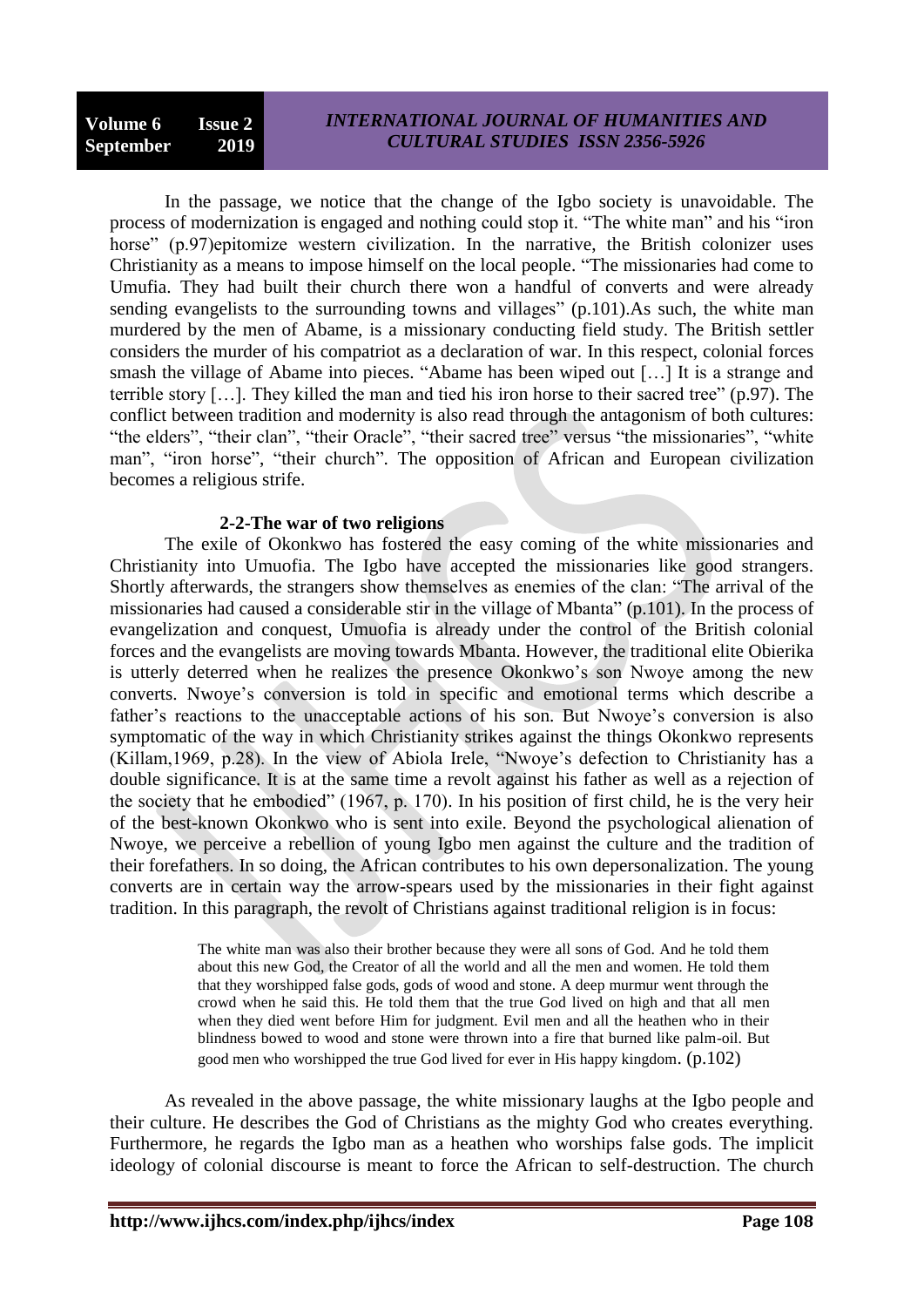heartens African people to forsake their religion and follow their one if they wish to be in the kingdom of God in the hereafter. In this perspective, the Igbo man who worships several gods is in the eyes of Christians an agent of evil forces. The white settler scoffs at African people and their religious beliefs when he takes the indigenous gods for things with no important. "All the gods you have named are not gods at all. They are gods of deceit […]. There is only one true God and He has made the earth, the sky, you and me and all of us" (p.103). The Igbo aristocracy fights against social change to perpetuate their traditional ways. In African collective consciousness, the negligence of traditional religion is an insult for the spirits and the gods of the clan. ""If we leave our gods and follow your god" […] "who will protect us from the anger of our neglected gods and ancestors?" (p.103).The Igbo people fear the misfortune which can befall on the clan, if they leave ancestral practices. They clearly know that no man can win a fight against the spirits and the gods. For this reason, the Igbo man is rooted in tradition despites threats of Christianity.

In this religious conflict, the outcasts and the victims of tradition consider Christianity as an escape or a way out of suffering. The new faith is opposed to the obsolete rituals of tradition: the rejection of twins in the evil forest and human ritual sacrifice. The young converts trample down shrines and traditional institutions to compel every Igbo to become Christian. The zeal of the new converts brings about disorder in the clan.

> One member in particular was very difficult to restrain. His name was Enoch and his father was the priest of the snake cult. The story went around that Enoch had killed and eaten the sacred python, and that his father had cursed him.  $(p.126)$

Here, Enock succeeds in killing the sacred python which stands for the symbol of his father's power with the help of the church. The murder of the sacred python has dual meaning. It both represents the symbolic death of the custodian of tradition (priest of python) and it also symbolizes the end of the cult of snakes. In addition, Enock smashes into an *egwugwu* and takes off its mask in the eyes of non-initiated men and women. For the Igbo, to unmask an*egwugwu* outside the sacred forest is an abomination. This sacrilege is metaphorically the death of the *egwugwu* mask. Traditional masks are humiliated and reduced to mere ordinary men. They then decide to answer back to Enock"s madness against tradition:

> One of the greatest crimes a man could commit was to unmask an *egwugwu* in public, or to say or do anything which might reduce its immortal prestige in the eyes of the uninitiated. And this was what Enock did. […] Enock boasted aloud that they would not dare to touch a Christian. Whereupon they all came back and one of them gave Enock a good stroke of the cane, which was always carried. Enock fell on him and tore off his mask. The other *egwugwu* immediately surrounded their desecrated companion, to shield him from the profane gaze of women and children, and led him away. Enock had killed an ancestral spirit, and Umuofia was thrown into confusion. (pp.131-132)

In this excerpt, one notices that Enock has committed an awful crime. His deed is unthinkable. Such event has never happened in the village of Umuofia since the beginning of the world. In this sense, Enock is a lunatic character who fights against invisible forces. In the narrative, an egwugwu mask is a very important institution of Igbo culture. The mask is the bridge which links the world of the living to the dead"s one. In Igbo world, the judgment of the mask is uppermost. Since the advent of colonialism and Christianity, the stable Igbo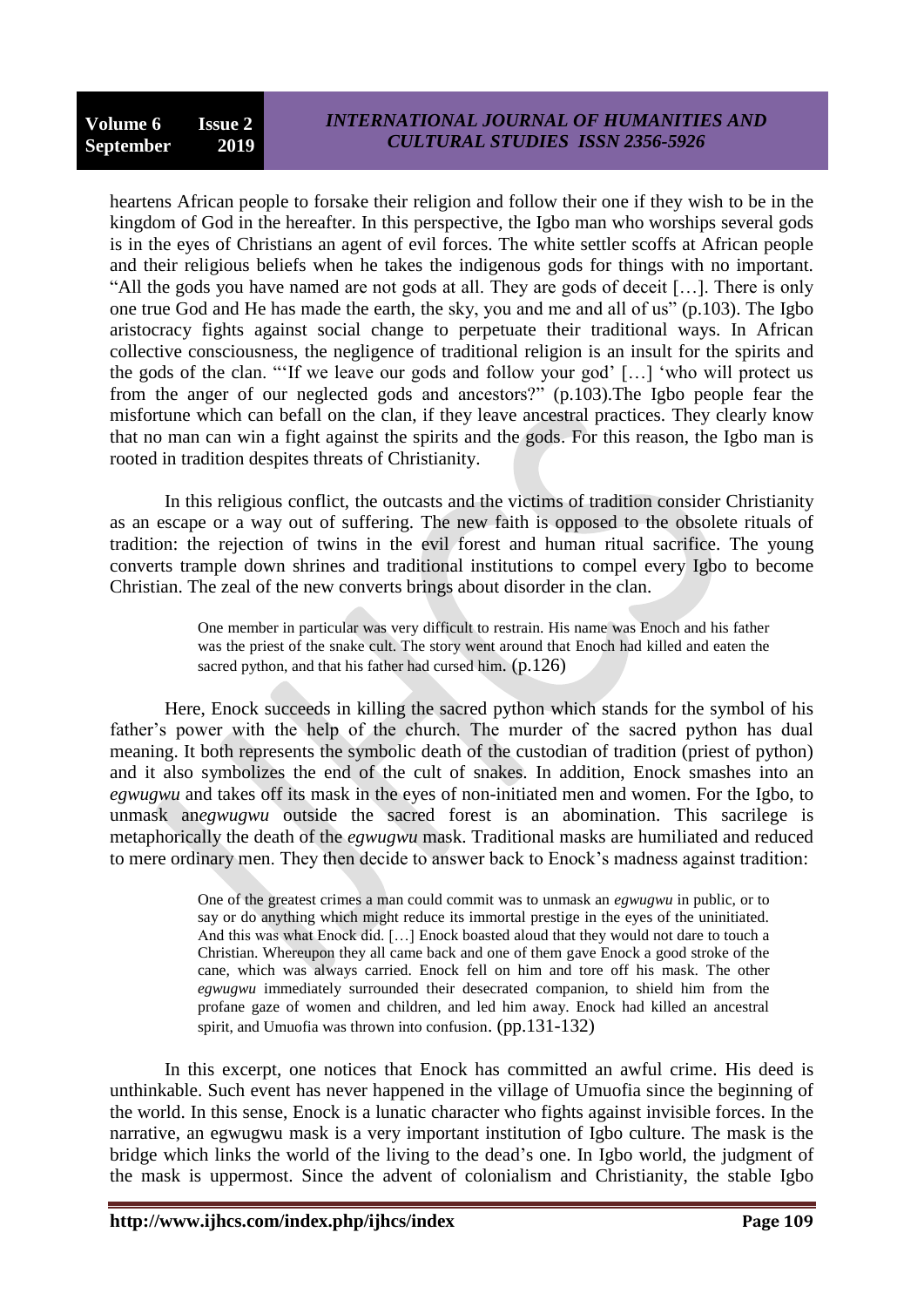## *INTERNATIONAL JOURNAL OF HUMANITIES AND CULTURAL STUDIES ISSN 2356-5926*

society has become a fractured society. In this social anomy, immorality becomes social morality and disorder turns into social order. Enoch is a carrier of a mask. Behind this mask, we see the image of a facilitator of modernity. The death of the mask also epitomizes the downfall of the Igbo traditional society. The misbehavior of Enock engenders a war between the village of Umuofia and the Christian church."The band of egwugwu moved like a furious whirlwind to Enoch's compound and with matchet and fire reduced it to a desolate heap. And from there they made for the church, intoxicated with destruction" (p.133).The destruction of the church and Enoch"s living place can be analyzed as a rejection of a strange religion and an exclusion of the dissidents or rebels. From then on, the peaceful coexistence between tradition and modernity becomes a myth.

Enoch is then an advocator of Christianity in the clan. His mental and psychological alienation help the writer tacking the issue of the survival of African culture in a globalized society without social references. The character Akunna also stands against the destruction of tradition. He counter-attacks and shows his opposition to colonial ideology. "We also believe in Him and call Him Chukwu. He made all the world and the other gods"" (p.126). Implicitly, Achebe argues that Africans and Europeans worship the same God but in different ways. "You say that there is one supreme God who made heaven and earth [...]" (p.126). However, the reaction of Mr Brown reveals that Europeans are not ready to accept the existence and the validity of an African religion. He laughs at Akunna when he asserts "You carve a piece of wood. […] and you call it a god. But it is still a piece of wood"" (p.127). Akunna explains to the invader how traditional society is structured and work properly. As it can be seen, the secondary gods are the counterparts of the messengers in Christianity. The strong resistance of the elders enables Mr Brown to know that no fight is won in advance:

> Mr Brown learnt a good deal about the religion of the clan and he came to the conclusion that a frontal attack on it would not succeed. And so he built a school and a little hospital in Umuofia. He went from family to family begging people to send their children to his school. But at first they only their slaves or sometimes their lazy children.(p.127)

In the novel, the colonizer uses colonial institutions like the church, the hospital and the school to impose his worldview on the local people. In this way, the acquisition of western education is linked to Christianity."From the very beginning religion and education went hand in hand" (p.128).The school and the church are meant to alienate school boys so that they can become promoters of modern ways in their village. "Blessed is he who forsakes his father and his mother for my sake" (p.108).Colonial administration continues his fight against the Igbo tradition. The district officer of Umuofia summons all the elders of the clan to a meeting. When they enter the meeting room, he arrests them and turns them into prisoners. Settler Mr Brown regards the Aged of Umuofia as spoilsports. As a consequence, the elders must be judged and punished for alleged attacks against Christians: "I have brought you here because you joined together to molest others, to burn people"s houses and their place of worship. […] I have decided that you will pay a fine of two hundred bags of cowries" (p.137). The imprisonment of the custodians of tradition expresses the victory of Christianity over tradition. The traditionalists have lost the fight and they are bound to compensate the white man and his allies for their victory. As such, they must pay "two hundred bags of cowries" (p.137). Here, cowries refer to the money African people used at that specific moment of their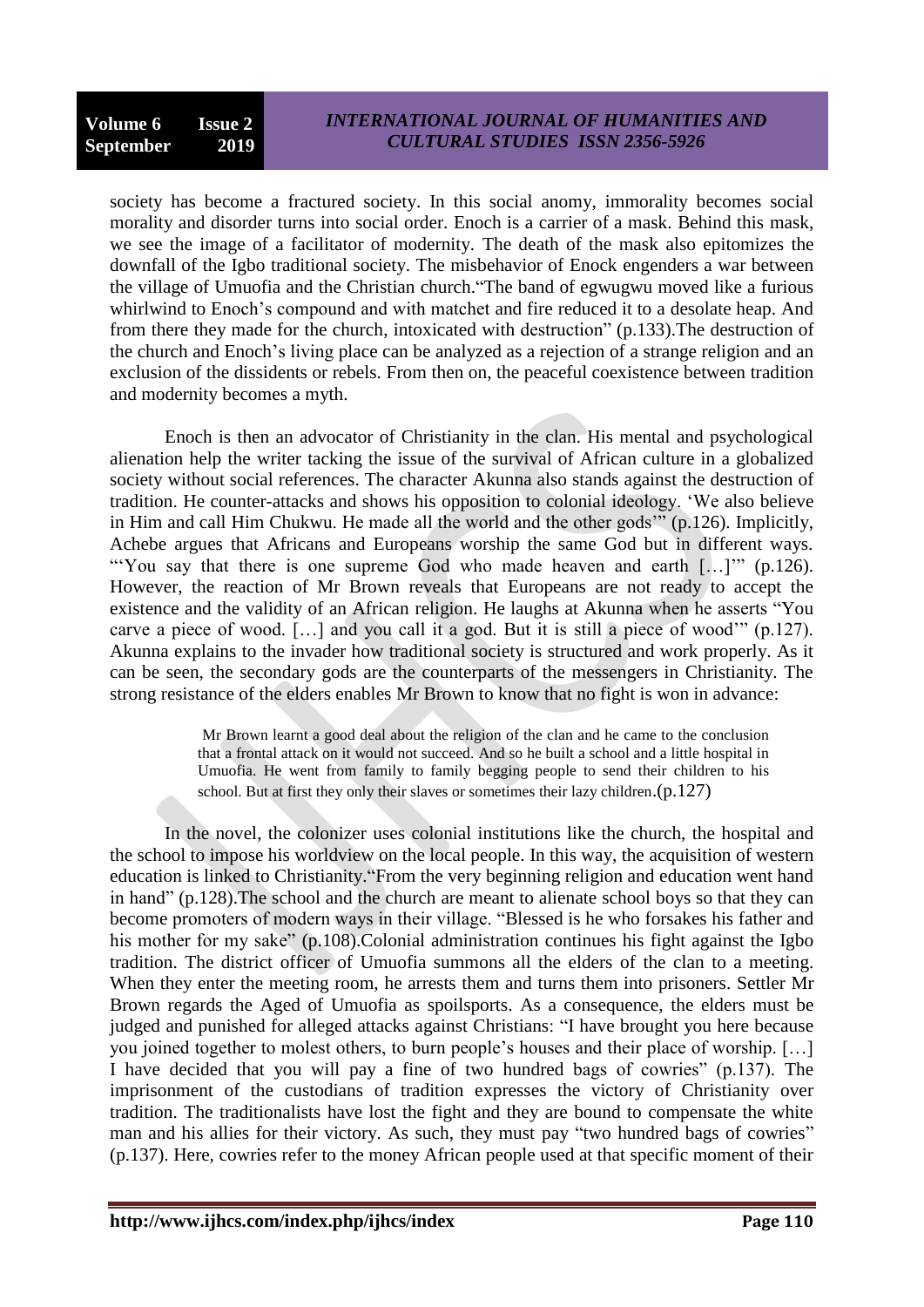history. The amount of money the Igbo leaders have to pay for their freedom is too much. "Two hundred bags of cowries" is beyond the reach of the villagers.

Okonkwo is back from exile and he is among the captives of the colonial administration. The elders of the clan perceive their imprisonment as a downfall of their power. They decide to engage a last attack against the forces of occupation in order to restore their dignity. "Our fathers never dreamt of such a thing, they never killed their brothers. But a white man never came to them. So we must do what our fathers would never have done.[...] We must root out this evil. We must root them out too"(p.144). The final assault aims at avenging the spirits and the divinities of the clan. They all mourn the death of tradition. "All our gods are weeping. Idemili is weeping. Ogwugwu is weeping. Agbala is weeping, and all the others. Our dead fathers are weeping because of the shameful sacrilège they are suffering and the abomination we have all seen with our eyes" (p.143). All the divinities of the clan are in mourning because tradition is no more under the yoke of colonialism. Okonkwo believes that he is still the powerful and invincible warrior. He then invites the Igbo men to wage war against the missionaries. But he realizes that Umuofia has lost courage and cohesion. Consequently, the Igbo men are turned into cowards and they do not speak with one voice. Okonkwo stands against social change which happens in the clan. He then decides to fight alone to avenge his ancestors: "I shall fight alone if I choose" (p.142). Okonkwo is a man of actions. He succeeds in killing one of the white man"s messenger: "The messenger crouched to avoid the blow. It was useless. Okonkwo"s matchet descended twice and the man"s head lay beside his uniformed body" (p.142).After killing a messenger with the blows of his matchet, Okonkwo takes his own life. "For whosoever will save his life shall lose it: and whosoever will lose his life for my sake shall find it" (Ngǔgǐ, 1967). His suicide symbolizes his refusal of modernity and self-sacrifice and compromise. Okonkwo's death expresses the desire of African society to cooperate with European invaders.

### **Conclusion**

As a conclusion, we notice that the conflict between tradition and modernity is revealed in the form of cultural clash between Igbo traditional religion and Christianity. The protagonist Okonkwo is the embodiment of tradition and the white missionary is the symbol of western civilization. Igbo culture and tradition are seen through the deeds and movements of Okonkwo. He is a carrier of positive values. As such, he is the custodian of Igbo tradition. His will to be the antithesis of his father Unoka turns him into a hybrid character. Okonkwo is divided between the concern of preserving the achievements of the past and his yearning for change. His intransigence and his maladjustment lead him to his own destruction. Achebe uses the text as an alibi to castigate and denounce the inflexibility and injustice of traditional society. He promotes dialogue between cultures because African continent could not bring anything to western countries if it withdraws into itself. African people have to select positive values from both cultures to create a rainbow cultural identity. This new cultural identity will enable African people to take up the challenges of globalization. Achebe yearns for the emergence of a democratic African society where the poor and the rich will have the same rights and duties. Beyond the writing of cultural clash, we see the image of a promoter of peaceful coexistence between Christianity and African traditional religion."The writer in modern-day Africa has to assume the role of the conscience of the society, reminding readers and society of the high cultural ethos that must be upheld" (Ojaide, 1992, p.44). He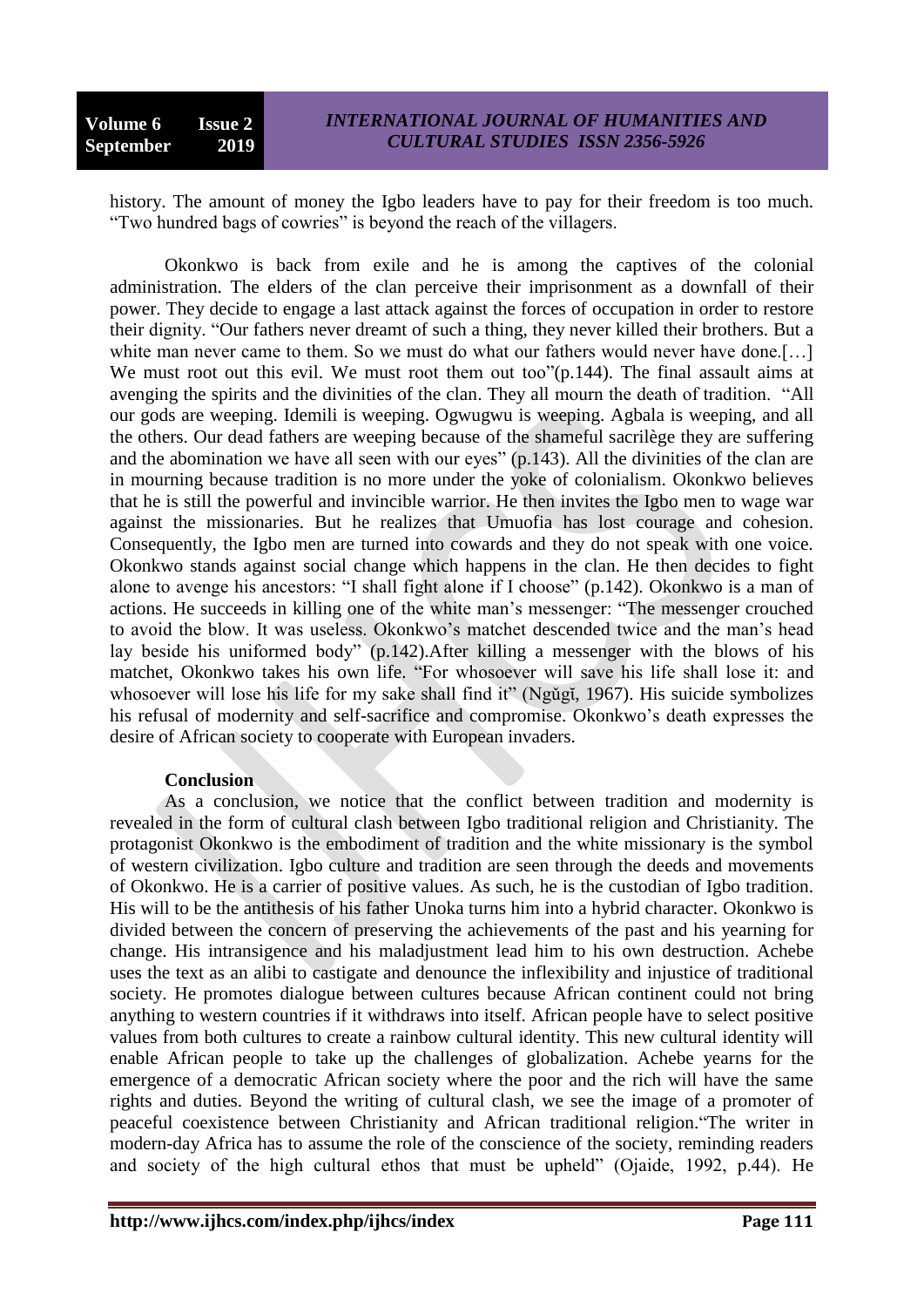## *INTERNATIONAL JOURNAL OF HUMANITIES AND CULTURAL STUDIES ISSN 2356-5926*

emphasizes the interrelatedness of literature with morality, the didactic quality of literature. Achebe sees his role as that of a neutral narrator. Thus, he presents, in a non-committal fashion, the tensions and conflicts between traditional values and alien culture (Nnoromele (2000, p.155).